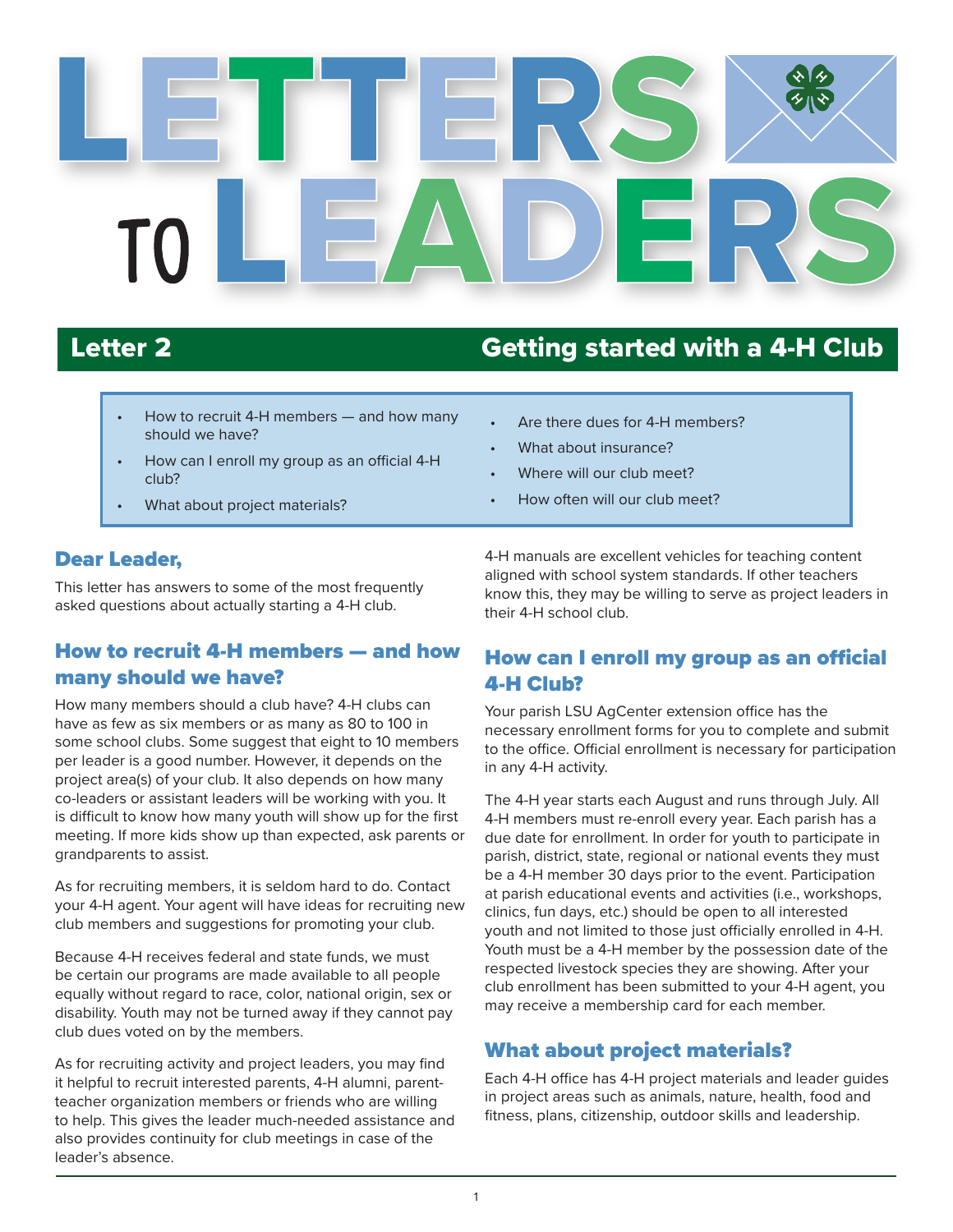

You'll find the project leaders' guides to be particularly helpful because they contain not only information about the project but also many helpful ideas on teaching methods and learning activities.

#### Are there dues for 4-H members?

As a requirement of the use of the 4-H name and emblem, 4-H members are involved in deciding and voting on club dues. If your club members choose to hold a fundraising project, be sure to check with your parish staff about fundraising guidelines and policies in your parish. Also, the 4-H agents will have some ideas as to the kinds of activities that have been successful fundraisers in your area.

#### What about insurance?

4-H leaders have limited liability protection when working in the scope of their official duties, such as leading a 4-H group or activity approved by the parish 4-H office. However, accident insurance is not automatic. If you choose, your 4-H Club can apply for accident insurance. A number of companies offer limited accident insurance coverage for youth groups. The American Income Life Insurance Company offers accident coverage plans at an annual premium of \$1 or \$2 per member. This insurance covers you and your 4-H members from the time you leave home until you return home from any 4-H activity. Insurance is also available for special activities or events on a per-day basis. Forms for each of these plans can be obtained at your parish LSU AgCenter extension office. Confer with your 4-H agent to verify that you are participating in an official 4-H volunteer capacity.

#### Where will our club meet?

Where your club meets will probably be determined by the number of members. Out-of-school clubs and project groups can meet in public school buildings, churches, fairgrounds, etc. Most schools, communities and other groups are willing to let their facilities be used for 4-H activities.

#### How often will our club meet?

It is recommended that a 4-H club meet at least eight times during the year, more if desired or needed. This provides continuity for the club as well as time for project development and accomplishment of individual and club goals.

There are several possibilities in choosing a day and time for club or project group meetings, such as:

- School clubs generally meet once a month. Some school clubs meet an additional time as project groups. The project groups may meet during school hours if time permits or once every two weeks, after school or on a week night.
- Project and Community Clubs meet once a month on a week night or on a Saturday or Sunday. (Sometimes this works best for clubs with members of a wide age span.)
- Other variations are limted only by the needs of your club members and availability of volunteer leaders.

If you have other questions or concerns, we'd love to help you!